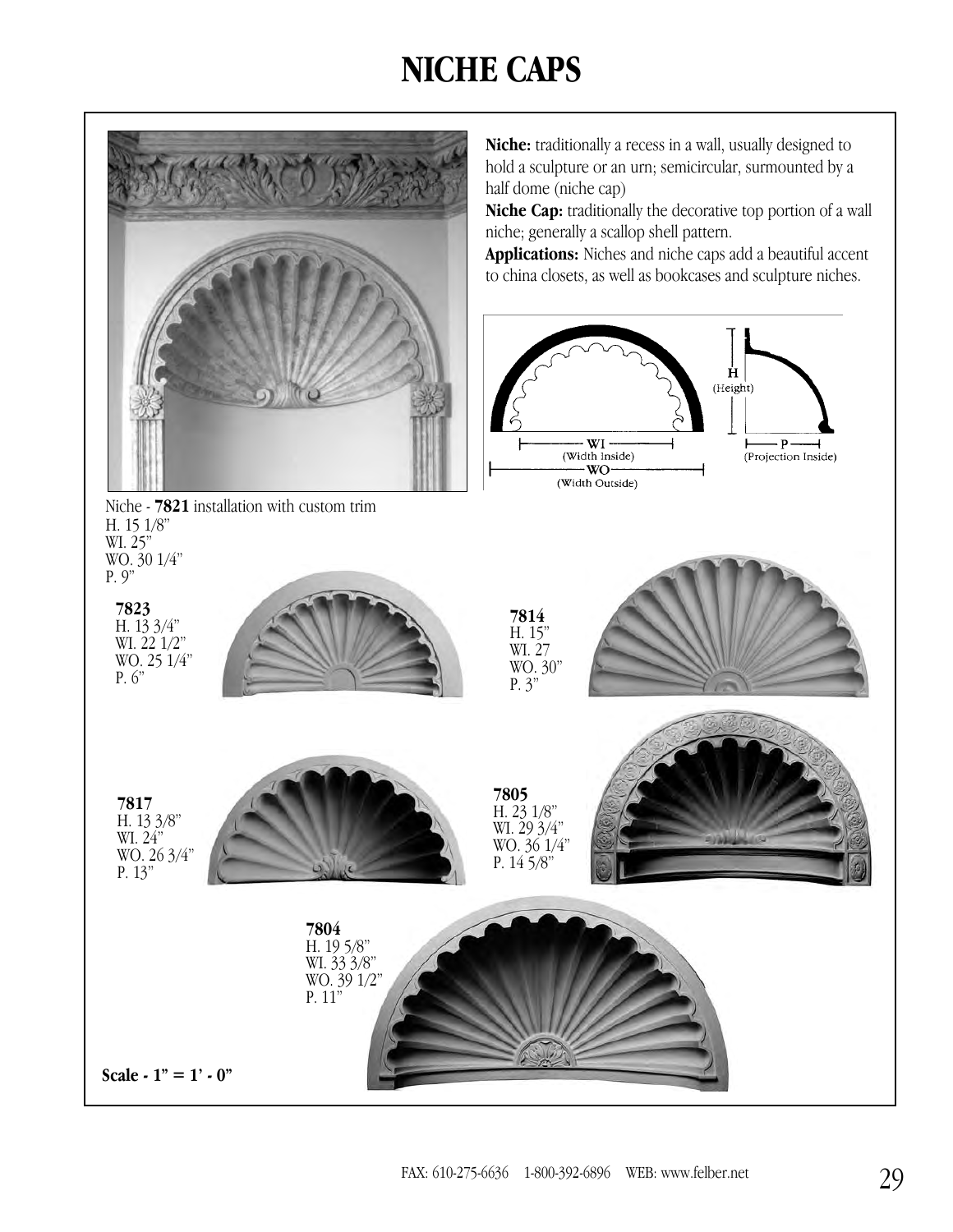## **NICHE CAPS**

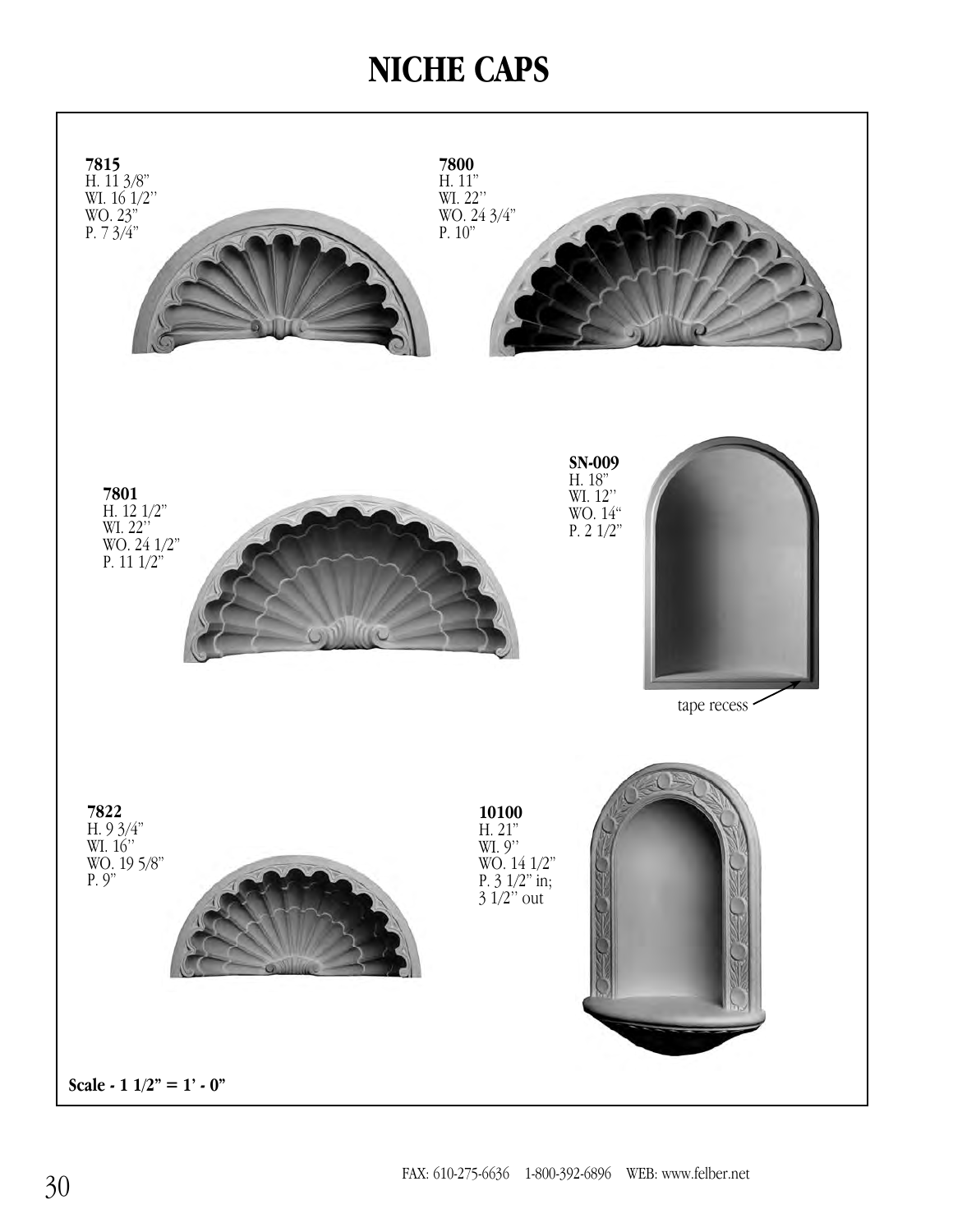## **NICHE CAPS**